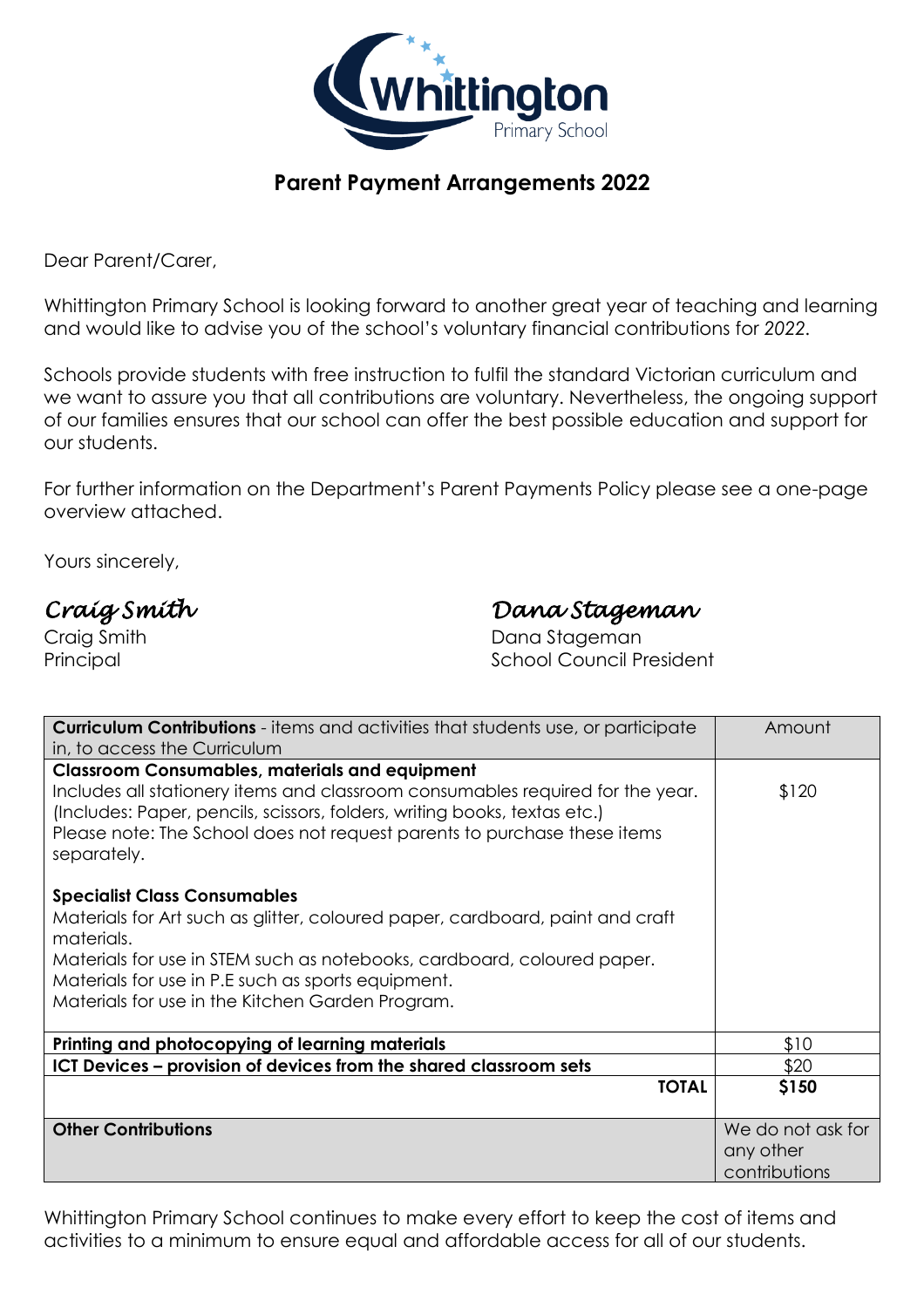#### **Extra-Curricular Items and Activities**

Whittington Primary School offers a range of items and activities that enhance or broaden the schooling experience of students and are above and beyond what the school provides in order to deliver the Curriculum. These are provided on a user-pays basis.

CSEF can be allocated for camps, excursions or similar activities for eligible families.

### **Financial Support for Families**

Whittington Primary School understands that some families may experience financial difficulty from time to time. If you are experiencing financial hardship, please contact the school to have a confidential discussion about payment options. Eligible families can also apply for financial support through the Camps, Sports and Excursions Fund.

#### **Payment Methods**

Parents are able to make payments by cash or EFTPOS at the school office.

#### **Refunds**

Parent requests for refunds are subject to the discretion of the school and made on a caseby-case basis. Refunds will be provided where the school deems it is reasonable and fair to do so, taking into consideration whether a cost has been incurred, the Department's Parent Payment Policy and Guidance, Financial Help for Families Policy and any other relevant information.